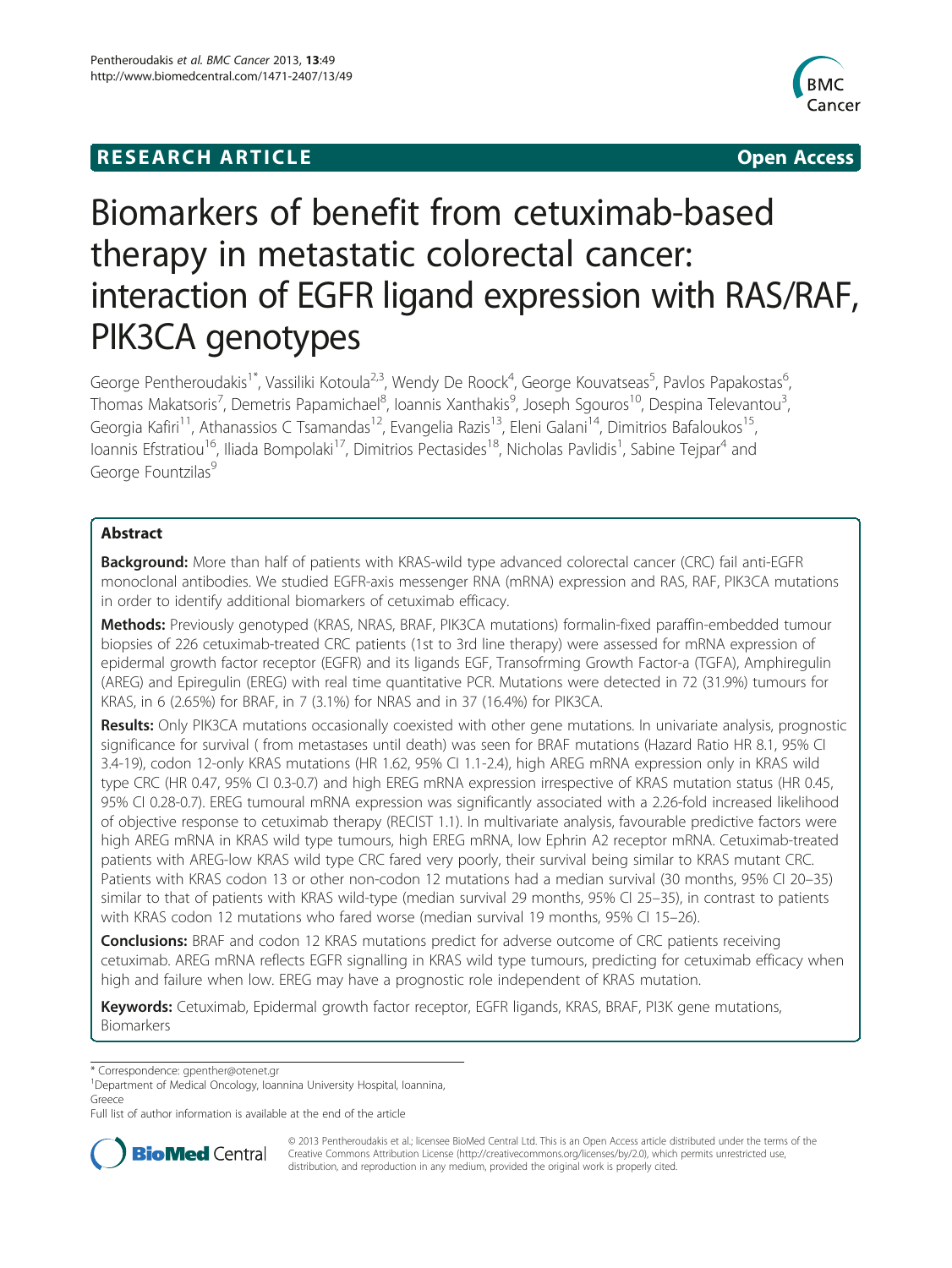# Background

Colorectal cancer (CRC) is among the «big killers» in populations of developed societies, with a reported death toll of 50,000 yearly in the United States [\[1\]](#page-10-0). Recent advances in modern therapeutic strategies resulted in significant survival improvement of patients with metastatic disease. The Epidermal Growth Factor Receptor (EGFR) on the cancer cell surface relays signals of proliferation, angiogenesis, metastasis and antibodies binding it have been partly responsible for the observed outcomes improvement [[2\]](#page-10-0). Cetuximab, a chimeric IgG1 monoclonal antibody (moAb) and panitumumab, a humanised IgG2 moAb are currently licensed for the treatment of patients with metastatic colorectal cancer either in combination with chemotherapy in the first and second line setting or as monotherapy for refractory disease. The need to identify tumours addicted to EGFR signalling and thus amenable to anti-EGFR therapeutic modulation became apparent early on, as response rates to cetuximab regimens in unselected patient populations were typically lower than 30% [[3\]](#page-10-0).

KRAS is a cytoplasmic GTP-binding protein with low inherent GTPase activity. When the KRAS protein is bound to GTP, it relays signals of cellular proliferation and inhibition of apoptosis, acting as a typical oncogene. KRAS mutations were observed mainly in gene exon 2, resulting in abrogated GTPase activity and locking the KRAS protein in the active KRAS-GTP conformation. By activating the RAS/RAF/MAPK axis downstream of EGFR, these mutations render therapeutic modulation of EGFR irrelevant [\[4](#page-10-0)]. Indeed, clinical data confirmed the predictive value of KRAS exon 2 mutations for resistance to cetuximab and panitumumab, leading to the license of these moAbs exclusively for the management of patients with KRAS-wild type colorectal cancers [\[5](#page-10-0)-[7](#page-10-0)]. Despite application of such a «negative selection» biomarker, the KRAS-wild type patient population benefits from anti-EGFR strategies in less than half of cases. Research efforts towards identification of additional predictive biomarkers have generated interesting, though preliminary and at times conflicting data on the importance of tumour mRNA levels of EGFR ligands, of activating mutations in other genes such as BRAF, PIK3CA [\[8-11\]](#page-10-0). Finally, the codon localisation of KRAS mutations was found to possess differential transforming potential in cell cultures and to bear distinct predictive value for cetuximab resistance in clinical series [\[9](#page-10-0)].

We report a retrospective translational research project on previously diagnosed formalin-fixed paraffin-embedded (FFPE) colorectal carcinomas from 226 patients who were treated with cetuximab-based therapy in the first, second or third line setting for metastatic disease. In the context of a broad translational research protocol involving exploratory analyses of multiple biomarkes, our EGFR axis

project aimed at screening for biomarkers of cetuximab benefit. It included studying gene expression of EGFR, its ligands epidermal growth factor (EGF), amphiregulin (AREG), epiregulin (EREG), transforming growth factor-a (TGFa) and the presence of activating mutations in KRAS, BRAF, NRAS, PIK3CA genes as well as the possible distinct effect of KRAS and PIK3CA mutations at various codons.

# **Methods**

# Patient selection

Two hundred and twenty-six patients with histologically established diagnosis of colorectal adenocarcinoma, for whom collection of tissue samples was part of their routine care and treatment, provided informed consent for the research use of their biologic material. The retrospective translational research protocol was approved by the Ethics Committee/Scientific Council of the General Hospital Papageorgiou, Thessaloniki (Meeting number 158/26-6-12). The study was performed in compliance with NCI-EORTC's REMARK recommendations. Upon development of metastatic disease, these patients were managed with cetuximab-based therapy from May 2004 until December 2008 in Hellenic Cooperative Oncology Group (HeCOG)- affiliated centers. All FFPE blocks were retrospectively identified and quality-controlled by an experienced pathologist (Despina Televantou, DT) for the histological diagnosis of colorectal adenocarcinoma and for the assessment of tumour cell content. In case of less than 50% tumour cells in whole sections, manual tumour macrodissection was applied before further processing. Thus, all molecular samples contained molecular templates (DNA, RNA) above the 50% threshold.

# Tissue material and molecular studies

In total, 226 tissue blocks were available for DNA analysis. DNA samples had been centrally assessed for KRAS, NRAS, BRAF and PIK3CA mutations by using a Sequenom MALDI-TOF MassARRAY multiplex PCR method and the Sequenom MassARRAY Assay Design 3·1 software as previously published [\[8\]](#page-10-0).

Corresponding sections or macrodissected tissue fragments from 199 available tissue blocks were lysed overnight and processed for RNA extraction with TRIZOL-LS (Invitrogen/Life Technologies, Paisley, UK), according to the manufacturers' instructions. RNA was reverse transcribed with Superscript III and random hexamers (Invitrogen/Life Technologies). cDNAs were normalized at 25 ng/ul and stored at -20°C until use. mRNA expression was assessed with Taqman-MGB assays (Applied Biosystems/Life Technologies) for exon spanning amplicons, for the following targets with data in parentheses corresponding to assay ID, reference sequence, location and size of amplicon, in the same order: AREG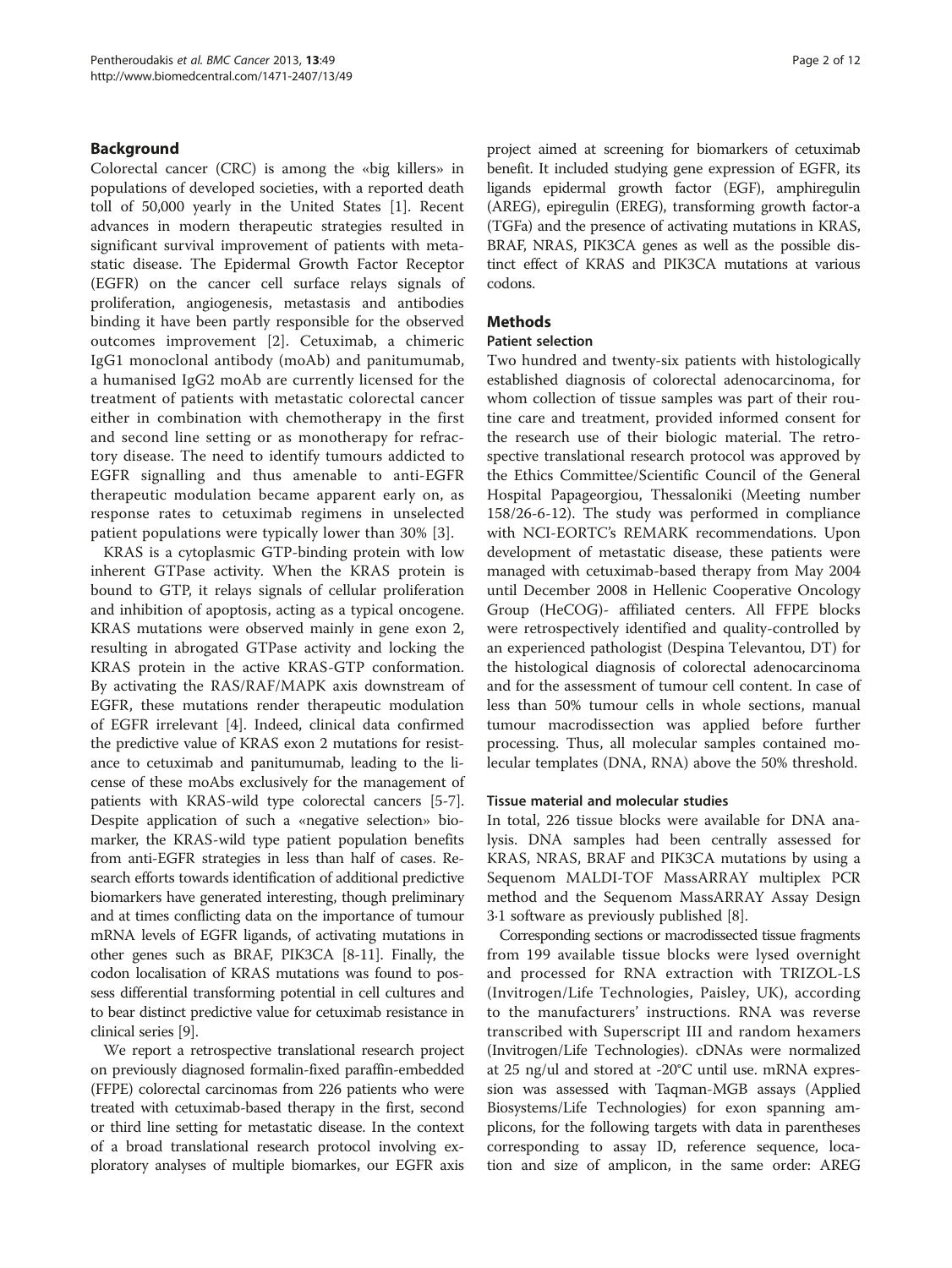(Hs00950669\_m1, NM\_001657.2, exons 3–4, 66 bp); EGF (Hs01099999\_m1, NM\_001963.3, exons 20–21, 70 bp); EGFR (Hs00193306\_m1, NM\_005228.3, exons 20–21, 69 bp); EREG (Hs00914313\_m1, NM\_001432.2, exons 3– 4, 65 bp); and, TGFa (Hs00608187\_m1, NM\_001099691.1, NM\_003236.2, exons 4–5, 70 bp).

Samples were run in duplicates in an ABI7900HT real time PCR system along with negative (no-template) and positive controls (commercially available reference RNA: TaqMan<sup>®</sup> Control Total RNA, cat. no 4307281, Applied Biosystems/Life Technologies). As an endogenous control and for the normalization of CT (cycle threshold) values, an assay targeting GUSB mRNA (beta-glucuronidase [#4333767 F]) was used. GUSB was preferred over usually applied endogenous controls because (a) no pseudogenes have as yet been reported for this gene, and (b) it has been identified as one among the best preserved mRNA targets in FFPE tissues [\[12\]](#page-10-0). To obtain linear Relative Quantification (RQ) values, relative expression was assessed as (40 dCT), as previously described, whereby dCT (or deltaCT) was calculated as (average target CT) – (average GUSB CT) from all eligible measurements [[13](#page-10-0)]. Samples were considered eligible for analysis when both GUSB CTs in duplicates were <36 and when duplicate dRQ values (dRQ1 – dRQ2) were <0.85. As observed upon consecutive runs of 30 eligible samples (15% of all samples), minimummaximum deltaRQs for all assays were <1.5 (AREG: 0.43; EGF: 0.85; EGFR: 1.2; EREG: 0.69; TGFa: 0.64). RNA studies were performed in the Laboratory of Molecular Oncology, Aristotle University of Thessaloniki, Greece.

# Endpoints

The study endpoints were a) Survival, from the time of diagnosis of metastatic disease until death or last follow-up, b) Best objective response rate (ORR) to any line of cetuximabbased therapy by RECIST 1.1 criteria [\[14\]](#page-10-0). A progressionfree survival endpoint was not used intentionally because in the setting of cetuximab use in various lines of therapy, it could be influenced by the distribution of cetuximab therapy line in various categories of biomarkers under study.

We analysed the prognostic/predictive impact of different types of mutations of KRAS (codon 12 versus codon 13 versus other mutations versus wild type) and PIK3CA genes (exon 9 versus exon 20 versus wild-type). We also compared outcomes of cases with complex mutational phenotypes for prognostic/predictive utility. Complex Genotype comparison 1 (CG1) compared outcomes of KRAS wild type versus KRAS mutant versus [PIK3CA mutant + (KRAS or BRAF mutant)]. CG comparison 2 (CG2) compared outcomes of PIK3CA wild type versus PIK3CA mutant versus [PIK3CA mutant + (KRAS or BRAF mutant)], while CG comparison 3 (CG3) outcomes of all KRAS, BRAF, PIK3CA wild type versus any of them mutant versus [PIK3CA mutant + (KRAS or BRAF mutant)].

#### Statistical analysis

Cut-offs for each mRNA marker were selected either as natural breaks in the distributional profiles of the corresponding RQ values or, if these were not apparent, as RQ value quartiles, which were examined for statistically significant associations with survival at the 5% significance level. If a cut-off was statistically significant it was used to classify low and high expressing tumours. In the absence of a candidate cut-off, mRNA markers were examined as continuous variables. The criterion for selecting cut-offs was the minimum p-value method. In cases of more than one plausible candidate points, graphical diagnostic plots using martingale residuals were used for time to event endpoints and the method of Miller and Seigmund for ORR [\[15\]](#page-10-0). Time-to -event distributions were estimated using Kaplan-Meier curves. Associations between biomarkers, mutations and basic patient and tumour characteristics were examined using the Fisher's exact test or the Chi-Square test. Cox proportional hazards and logistic regression were used for univariate survival and ORR analyses respectively. Significant correlations between parameters were tested as interactions for prognostic significance in terms of survival and ORR. The multivariate model contained every significant variable and interaction from univariate analyses. A backward selection procedure with 15% removal cut-off was used.

The major aim of our research proposal is the characterization of molecular biomarkers which would help to predict survival to cetuximab therapy. The study's power justification scheme was based upon the following assumptions: a) expected follow up of 60 months, based on 56 months accrual duration with 2 years additional follow-up period b) ratio of expressed to non-expressed samples of either 1:3, 1:1 or 3:1 and c) HR of 0.4-0.5. With this background information and risk assumptions the sample of 226 patients provided power from 91% to 99% at the 5% level of significance for performing a two sided log-rank test.

# Results

# Patient and tumour demographics

A total of 226 patients of a median age of 62.6 years (range 26–85) underwent excisional or incisional biopsy of colorectal adenocarcinoma, of whom 83 (36.8%) were diagnosed with localised (stage I-III) colon cancer and 137 (60.6%) with metastatic disease (Table [1\)](#page-3-0). The primary tumour was located in the left colon (distal transverse to rectum) in 165 (73.0%) of cases and in the right colon (caecum to proximal transverse) in 60 (26.6%). Rectal tumours accounted for 71 cases (31%).

From May 2004 until December 2008, cetuximab had been administered as an intravenous infusion according to standard regimens (loading dose 400 mg/m2 followed by weekly 250 mg/m2) as monotherapy (42, 13.4%) or with regimes based on irinotecan (153, 48.7%), oxaliplatin (84, 26.7%) or both agents (29, 9.2%). The lines of therapy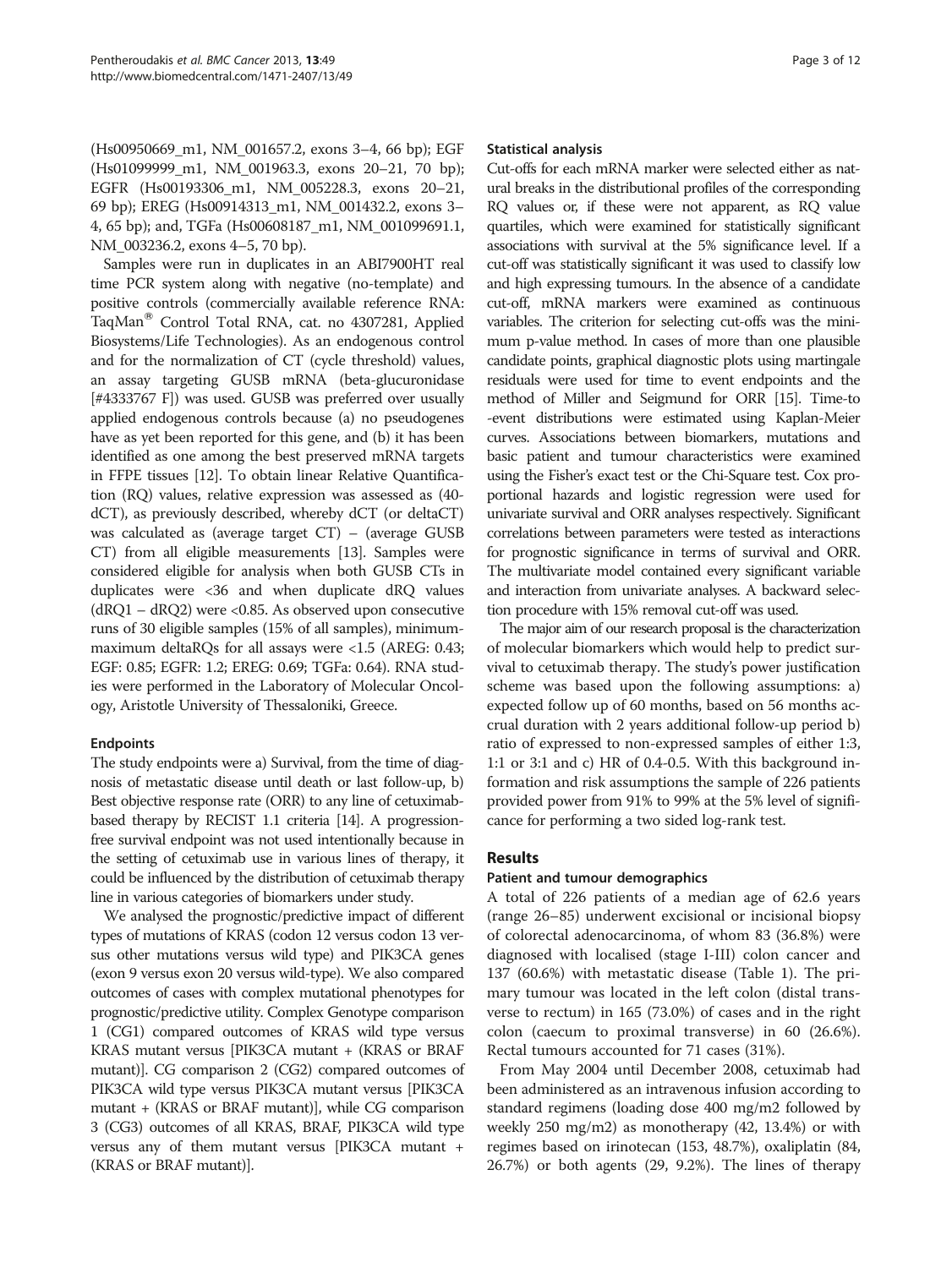<span id="page-3-0"></span>

|  |  |  | Table 1 Disease demographics and management data |  |  |  |
|--|--|--|--------------------------------------------------|--|--|--|
|--|--|--|--------------------------------------------------|--|--|--|

| Parameter                                      | N (%)                  |
|------------------------------------------------|------------------------|
| Age (median)                                   | 62.6 years             |
| Gender (Female/Male)                           | 97 (43.0%)/129 (57.0%) |
| Histological Grade                             |                        |
| $1 - 2$                                        | 170 (75.2%)            |
| $3 - 4$                                        | 46 (20.4%)             |
| Obstruction Yes/No                             | 30 (13.2%)/179 (79.2%) |
| Perforation Yes/No                             | 9 (4.0%)/201 (89.0%)   |
| Primary Site Left/Right                        | 165 (73.0%)/60 (26.6%) |
| Rectum                                         | 71 (31.0%)             |
| TNM stage at biopsy                            |                        |
| I-III versus IV                                | 83 (36.8%)/137 (60.6%) |
| Median Follow Up                               | 73.6 months            |
| Deaths                                         | 175 (77.4%)            |
| Line of therapy at Cetuximab<br>administration |                        |
| 1st line                                       | 38 (16.8%)             |
| 2nd line                                       | 108 (47.8%)            |
| 3rd line and beyond                            | 80 (35.4%)             |
| Type of therapy at Cetuximab administration    |                        |
| Irinotecan-based                               | 153 (48.7%)            |
| Oxaliplatin-based                              | 84 (26.7%)             |
| Both irinotecan and oxaliplatin                | 29 (9.2%)              |
| Only fluoropyrimidine                          | $6(1.9\%)$             |
| Single-agent Cetuximab                         | 42 (13.4%)             |
| Objective Response to Cetuximab                |                        |
| All lines of therapy                           |                        |
| Complete Respone (CR)                          | $2(0.9\%)$             |
| Partial Response (PR)                          | 55 (24.4%)             |
| ORR (CR+PR)                                    | 57 (25.3%)             |
| Stable disease (SD)                            | 66 (29.3%)             |
| Progressive disease (PD)                       | 70 (31.1%)             |
| ORR by line of Cetuximab therapy               |                        |
| 1st line                                       | 17 (44.7%)             |
| 2nd line                                       | 23 (21.5%)             |
| 3rd line                                       | 14 (22.9%)             |

during which cetuximab was administered were 1st line in 38 (16.8%), 2nd line in 108 (47.8%), 3rd and beyond in 80 (35.4%) (Table 1). Of note, as the period of therapy extended from 2004 until December 2008, an unselected patient population received cetuximab-based therapies, irrespective of KRAS mutational status.

#### mRNA markers and somatic genotypes

Out of the 199 samples tested for mRNA expression, three were found not eligible for all targets. In total,

84.4% of samples were eligible for AREG analysis; 83.9% for EGF; 84.4% for EGFR; 80.4% for EREG; and 81.4% for TGFa. Out of the 226 DNA samples screened for the presence of mutations, genotyping was successful in 205 samples for KRAS (90.8%), 159 (70.4%) for NRAS, 220 for BRAF and 220 for PIK3CA (97.3% in each case) (Table 2). KRAS mutations were detected in 72 tumours (31.9%), mostly in exon 2, in codon 12 in 45 cases (20.0%) and in codon 13 in 16 cases (7.0%), while BRAF V600E mutations were found in 6 cases (2.6%). NRAS mutations were also quite rare, found only in 7 cases

| Table 2 mRNA biomarkers and gene mutation status |  |  |  |  |
|--------------------------------------------------|--|--|--|--|
|--------------------------------------------------|--|--|--|--|

| <b>Biomarkers</b><br>and<br>mutations | N (%)             | Median<br><b>RQ</b> | Interquartile<br>range (IQR) |
|---------------------------------------|-------------------|---------------------|------------------------------|
| <b>AREG</b>                           | 168               | 39.9                | 38.7-40.9                    |
| <b>EREG</b>                           | 160               | 36.4                | 34.7-37.9                    |
| <b>EGF</b>                            | 167               | 29.3                | 27.9-33.6                    |
| <b>TGFa</b>                           | 162               | 37.1                | 36.2-37.9                    |
| <b>EGFR</b>                           | 168               | 38.3                | 37.7-39.2                    |
| <b>KRAS N=205</b>                     |                   |                     |                              |
| All mutations                         | 72 (31.9%)        |                     |                              |
| G12                                   | 45 (20.0%)        |                     |                              |
| G13                                   | 16 (7.0%)         |                     |                              |
| 061                                   | 4 (1.7%)          |                     |                              |
| A146                                  | 7(3.1%)           |                     |                              |
| Wild type                             | 133<br>(58.8%)    |                     |                              |
| Missing                               | 21 (9.3%)         |                     |                              |
| <b>NRAS N=159</b>                     |                   |                     |                              |
| All mutations                         | 7(3.1%)           |                     |                              |
| 061                                   | 5(2.2%)           |                     |                              |
| G12                                   | $2(0.9\%)$        |                     |                              |
| Wild type                             | 152<br>(67.3%)    |                     |                              |
| Missing                               | 67 (29.6%)        |                     |                              |
| <b>BRAF N=220</b>                     |                   |                     |                              |
| <b>V600E</b>                          | 6(2.6%)           |                     |                              |
| Wild type                             | 214<br>(94.7%)    |                     |                              |
| Missing                               | 6(2.6%)           |                     |                              |
| <b>PIK3CA N=220</b>                   |                   |                     |                              |
| All mutations                         | 37 (16.4%)        |                     |                              |
| Exon 9                                | 20 (8.8%)         |                     |                              |
| Exon 20                               | $5(2.2\%)$        |                     |                              |
| Other                                 | 12 (5.3%)         |                     |                              |
| Wild type                             | 183<br>$(81.0\%)$ |                     |                              |
| Missing                               | 6(2.6%)           |                     |                              |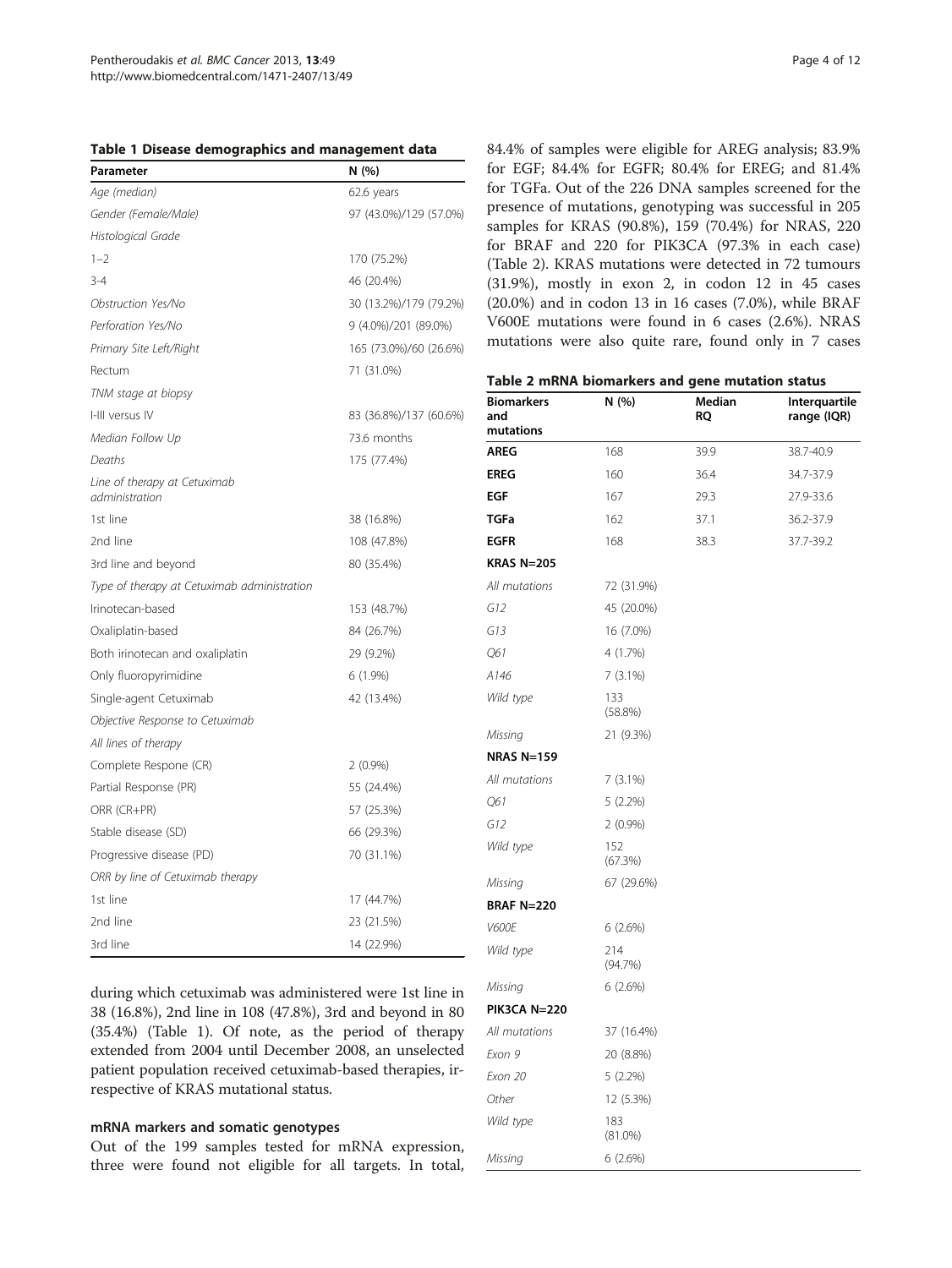(3.1%). PIK3CA mutations were detected in 37 tumours (16.4%), 20 in exon 9 (8.8%) and only five in exon 20 (2.2%). This genotypic analysis was included in a previous publication [[8\]](#page-10-0).

Correlation analysis revealed that mutations in KRAS, BRAF, NRAS genes were mutually exclusive in all evaluable cases. On the contrary, mutations in the PIK3CA gene co-existed with KRAS mutations in 17 cases and with NRAS mutations in two. Statistically significant associations at the 2-sided p<0.05 level were seen between wild type status of KRAS, BRAF genes and high AREG, EREG, EGFR mRNA levels. Among KRASwild type cases, 81.4% were seen in AREG-high and 57.4% in EREG-high tumours, while of KRAS-mutated cases only 63.9% were observed in AREG-high and only 35.7% in EREG-high tumours. Similarly, among BRAFwild type cases, 76.1% were seen in AREG-high and 50.7% in EREG-high tumours, while of BRAF-mutated cases only two out of six (33.3%) were observed in AREG-high and none in EREG-high tumours. Regarding the primary location, 64.8% of KRAS mutations (p=0.07) and 58% of PIK3CA mutations (p=0.036) occurred in left-sided colorectal tumours, whereas four (66.7%) of BRAF mutations in right-sided colon carcinomas (p=0.024). mRNA RQ values were examined as continuous variables and significant correlations at Spearmann's R>0.4 were found between AREG and EREG mRNA (R=0.63, 95% CI 0.53-0.72, p=0.0005).

# Factors with predictive significance at univariate analysis

At a median follow-up of 73.6 months, 215 patients (95.1%) had experienced disease progression and 163 (93.1%) had died. The median survival was was 27 months (95% CI 25–31). At univariate analysis, in the present cohort of patients treated with cetuximab the presence of BRAF mutations was significantly associated with an 8.1-fold increased risk of death compared to patients harbouring BRAF-wild type tumours. When all types of mutations were pooled for each gene, KRAS (HR 1.28, p=0.14), NRAS (HR 1.43, p=0.36) and PIK3CA (HR 1.27, p=0.25) mutations did not have prognostic/ predictive utility. However, when types of mutations were analysed separately for each gene, KRAS codon 12 mutations were predictive for increased risk of death (HR 1.62, p=0.014).

Among parameters studied for gene expression, only the 25th percentile of AREG mRNA values and the 75th percentile of EREG mRNA values dichotomized cases into groups with different outcome and were selected as optimal cut-offs. None of EGF, TGFa, EGFR mRNA levels disclosed cut-off points of prognostic significance. Cetuximab therapy in patients harbouring AREG-high (HR 0.47, p=0.0002) or EREG-high (HR 0.45, p=0.0009) tumours resulted in reduced risk of death. EGFR, EGF, TGFa mRNA expression had no significant prognostic/ predictive value, either in the entire cohort or in the KRAS-wild type versus KRAS mutant cases.

Regarding objective tumour response to any line of cetuximab-based therapy, tumoural AREG and EREG mRNA expression levels were associated with tumour shrinkage as continuous variables. AREG was not statistically significant as categorical variable but EREG mRNA at the 75th percentile was associated with a 2.26 fold increased likelihood of tumour response to cetuximab compared to tumours with lower EREG mRNA expression. AREG failed to predict response in either KRAS wild type or mutated cases. The expression levels of EREG in the tumours of responding and non-responding patients by KRAS gene status is depicted in a waterfall plot (Figure [1\)](#page-5-0). Of note, in an exploratory analysis, the predictive significance for objective response was maintained only in KRAS mutated CRC, in which EREG had an odds ratio for response of 5.4 (95% CI 1.2-23.8, p=0.024). By contrast, in KRAS-wild type tumours EREG failed to significantly predict for response to therapy (OR 2.2, 95% CI 0.83-5.86, p=0.11). EGF, TGFa and EGFR mRNA expression had no predictive utility for response to cetuximab in the whole cohort, neither in KRAS wild-type or KRAS mutated cases. All factors with potential predictive utility for cetuximab benefit are summarized in Table [3](#page-6-0).

# Interactions and factors with predictive utility at multivariate analysis

Significant interactions (at the 1% significance level) between study variables for prognostic/predictive utility (survival, ORR) were sought. In terms of impact on survival, significant interactions were found between AREG mRNA levels and mutational status of the KRAS gene (p=0.0033). High mRNA levels of AREG predicted for longer survival in patients with KRAS wild-type (median survival 33 vs. 15 months, p=0.0005, Figure [2](#page-7-0)), but not in KRAS mutant tumours (median survival 22 vs. 17 months, p=0.64). In contrast, high mRNA levels of EREG were associated with favourable prognosis irrespective of KRAS mutational status. In KRAS wild type cases, the median survival was 37 months for EREG-high as compared to 23 months for EREG-low expressing tumours (p=0.01), while in KRAS mutated tumours median survival was 33 versus 19 months (p=0.02) in EREGhigh vs. low cases (Figure [3](#page-8-0)). Similar findings for EREG high vs. low were seen when we examined complex cancer genotypes: a) KRAS+BRAF, both wild type vs. any mutant, b) KRAS+BRAF+PIK3CA+NRAS, all wild type vs. any mutant. AREG mRNA had a favourable predictive significance in wild type cases only, whereas EREG mRNA preserved its significance in wild type as well as in mutant cases.

A multivariate analysis was performed in the context of a broader mRNA profiling project of several biomarkers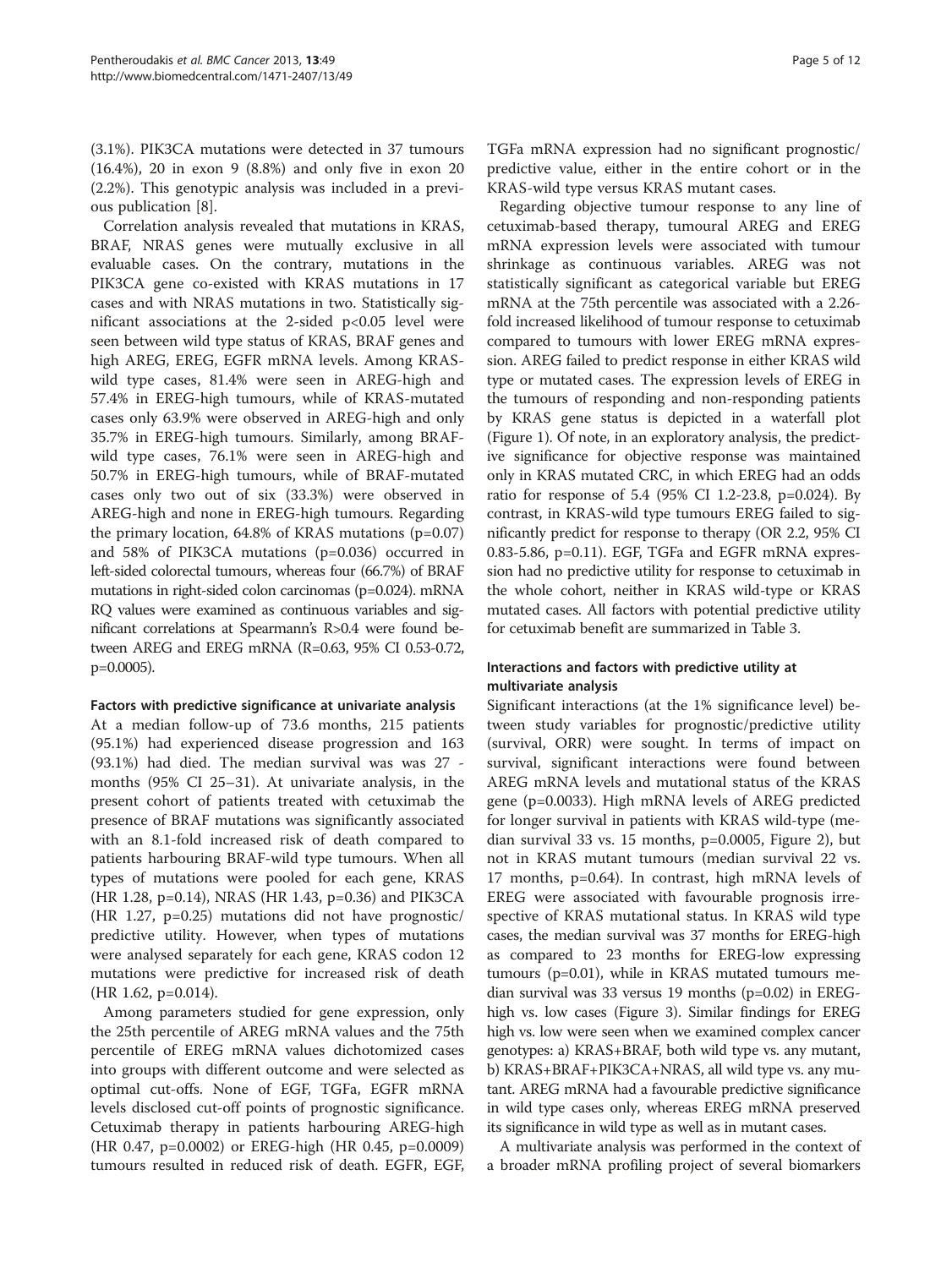<span id="page-5-0"></span>

(IGFBP2, IGF1R, cMET, EGFR, TGFa, EphA2, HER2, HER3, HER4, Table [4\)](#page-9-0). In the presence of wild-type KRAS, high AREG mRNA levels were independently associated with 83.0% reduction in the risk of death compared to patients with AREG-low tumours. High EREG tumoural mRNA was a favourable outcome predictor for cetuximabtreated patients, irrespective of KRAS mutation status. High Ephrin A2 (EphA2) mRNA and advanced age were adverse independent prognosticators. Finally, among cetuximab-

treated patients with AREG-low tumours, those with mutant KRAS fared significantly better than patients harbouring colon cancer with KRAS wild type (81% decreased risk of death).

# Impact of distinct types of KRAS and PIK3CA mutations on outcome of cetuximab-treated patients

We examined different types of KRAS and PIK3CA mutations for potentially distinct impact on patient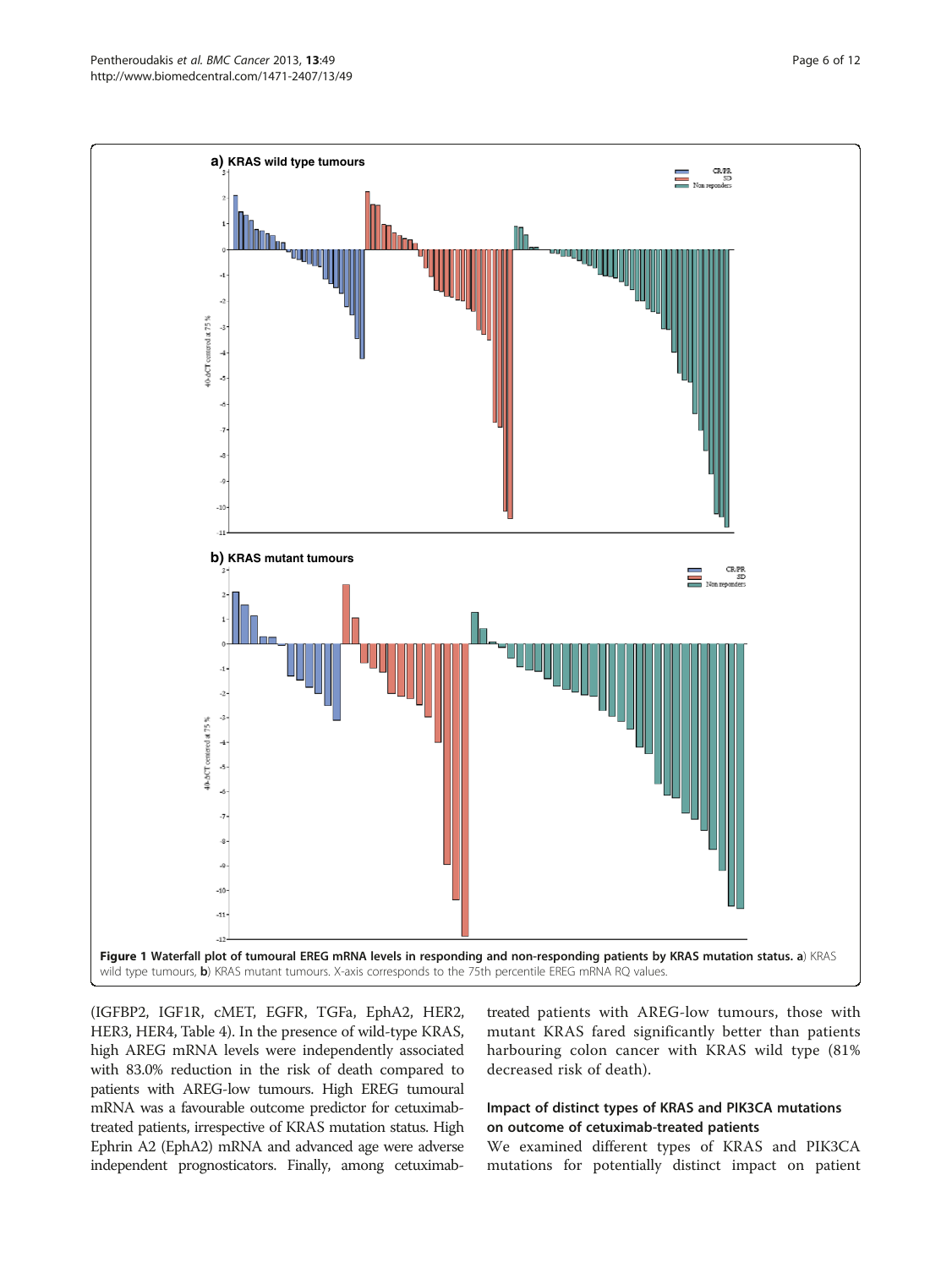| Predictive for survival        | N   | <b>HR</b>                         | 95% CI        | Median survival<br>(months) | 2-sided<br>P value |
|--------------------------------|-----|-----------------------------------|---------------|-----------------------------|--------------------|
| AREG mRNA (25th percentile)    |     | 0.47                              | $0.31 - 0.70$ |                             | 0.0002             |
| High                           | 124 |                                   |               | 29                          |                    |
| Low                            | 40  |                                   |               | 16                          |                    |
| EREG mRNA (75th percentile)    |     | 0.45                              | $0.28 - 0.72$ |                             | 0.0009             |
| High                           | 39  |                                   |               | 36                          |                    |
| Low                            | 117 |                                   |               | 23                          |                    |
| <b>BRAF</b>                    |     | 8.1                               | 3.44-19.0     |                             | 0.00005            |
| Mutation                       | 6   |                                   |               | 12                          |                    |
| Wild type                      | 208 |                                   |               | 28                          |                    |
| KRAS codon 12                  |     | 1.62                              | 1.10-2.38     |                             | 0.014              |
| Mutation                       | 44  |                                   |               | 19                          |                    |
| Wild type                      | 129 |                                   |               | 29                          |                    |
| <b>Predictive for Response</b> |     | <b>Odds Ratio</b><br>for Response | 95% CI        |                             | 2-sided P          |
| AREG mRNA at 25th percentile   |     | 1.59                              | $0.67 - 3.77$ |                             | 0.29               |
| High vs. Low                   |     |                                   |               |                             |                    |
| EREG mRNA at 75th percentile   |     | 2.26                              | 1.04-4.91     |                             | 0.04               |
| High vs. Low                   |     |                                   |               |                             |                    |

# <span id="page-6-0"></span>Table 3 Prognostic/predictive factors at univariate analysis

survival. Regarding KRAS, cetuximab-treated patients with codon 12 mutations had a median survival of 19 months (95% CI 15–26), significantly lower (p=0.033) than the median survival of patients with other KRAS mutations (30 months, 95% CI 20–35) and that of patients with wild-type KRAS (29 months, 95% CI 25– 35). Further subgroup analyses showed that the median survival in patients with codon 12 KRAS mutations was also lower than the median survival of all other patient subgroups (other KRAS mutations or KRAS wild-type). Specifically, patients with codon 13 mutations reached a median survival of 28 months (95% CI 16–39), those with other rarer KRAS mutations a median survival of 33 months (95% CI 16–42) and patients with KRAS wild-type tumours a median survival of 29 months (95% CI 25–35). Despite the rather small size of compared subgroups, a trend for statistical significance was evident (p=0.068, Figure [4](#page-9-0)). No difference in patient outcomes was found when we compared tumours with PIK3CA exon 9 versus exon 20 mutations versus PIK3CA wildtype status, as survival times clustered from 25 to 29 months (p=0.31). The only complex genotype that harboured significance for cetuximab benefit was CG3 (p=0.019): Patients with tumours wild-type for all PIK3CA, KRAS, BRAF reached a median survival of 32 months (95% CI 25–36), those with a PIK3CA mutation along with KRAS or BRAF mutation had a median survival of 26 months (95% CI 16–32) while patients with any single mutation in KRAS, BRAF or PIK3CA genes had a median survival of 22 months (95% CI 19–28). Apparently, concurrent mutations in PIK3CA along with KRAS or BRAF mutations carried rather weak additional adverse prediction.

# **Discussion**

Despite exclusion of 30-40% of patients with KRASmutant tumours, cetuximab-based regimens fail in more than half of patients bearing KRAS wild-type colorectal cancer [[5-10](#page-10-0)]. We sought to screen for additional predictive biomarkers in a retrospective clinical series of 226 cetuximab-treated advanced CRC patients and to look for hypothesis-generating hints of efficacy or resistance. Despite homogeneous management of all patients in standardised HeCOG recommended therapies, the retrospective nature of the translational research is an inherent limitation. Moreover, in the absence of a control arm with no treatment it is impossible to speculate on the prognostic (impact on outcome irrespective of therapy) or predictive (impact on benefit from cetuximab therapy) effect of the biomarkers studied. Finally, the administration of cetuximab across several lines of therapy combined with various chemotherapeutic agents constitutes an additional layer of heterogeneity, masking possible interactions and confounders. Moreover, survival analysis will not be robust and even tumor response may be influenced by the chemotherapy backbone to which cetuximab was added. Finally, it would be ideal for all of the tissue samples to have been collected prior to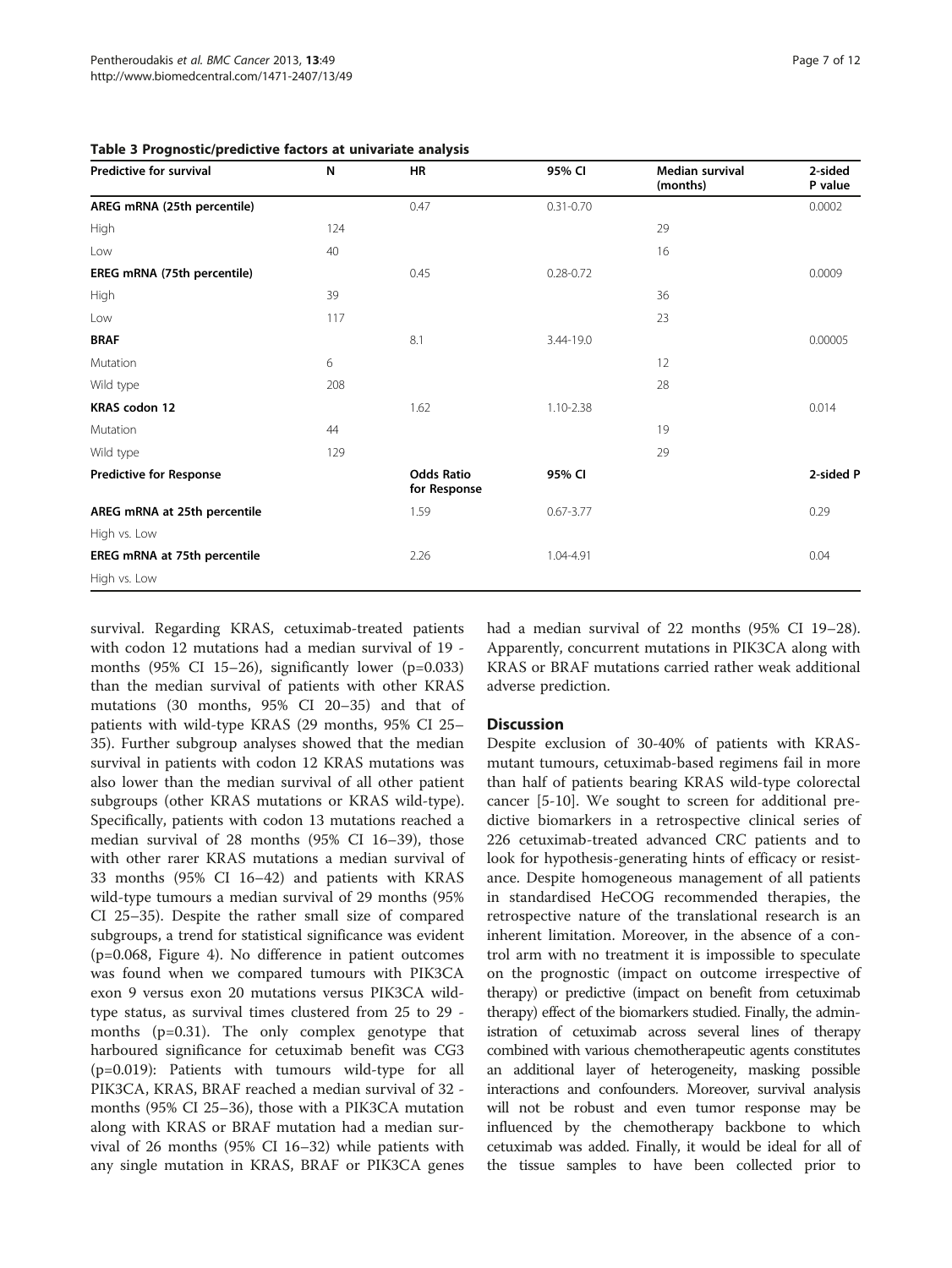<span id="page-7-0"></span>

cetuximab therapy, as some of the biomolecules studied may have changed by the time patients received 1st, 2nd or 3rd line therapy.

The incidence of observed KRAS, BRAF, NRAS, PIK3CA mutations are in line with those in the literature, ranging from 30-43% for KRAS, 0.5-7.2% for BRAF, 2-4% for NRAS, 5-17% for PIK3CA [\[8,16-](#page-10-0)[19\]](#page-11-0). In univariate analysis, BRAF mutations were associated with an 8-fold increased risk of death, while KRAS mutations incurred a weaker, less than 2-fold increase in the risk of death only when codon 12 mutations were analysed separately. Similar to our findings, Souglakos et al. reported a markedly increased risk of death with a multivariate HR of 5.1 for BRAF mutations in cetuximab-treated CRC patients [[20](#page-11-0)].

Moreover, Modest et al. recently reported median survival times of 23.5 months in KRAS wild-type, 18.9 months in KRAS codon 12-mutated and only 13 months in BRAFmutated CRC patients on cetuximab-based first-line therapy [[21](#page-11-0)]. Seemingly, BRAF mutation seems to carry especially adverse prognosis in patients who receive anti-EGFR therapeutic modulation.

We observed no prognostic effect of NRAS, PIK3CA or KRAS mutations outwith codon 12. Despite initial reports of significant negative correlation between PIK3CA mutations and response to anti-EGFR moAbs, series by Prenen et al. and Saridaki et al. failed to find such an association [\[10](#page-10-0)[,18\]](#page-11-0). De Roock et al. suggested that only exon 20 PIK3CA mutations were associated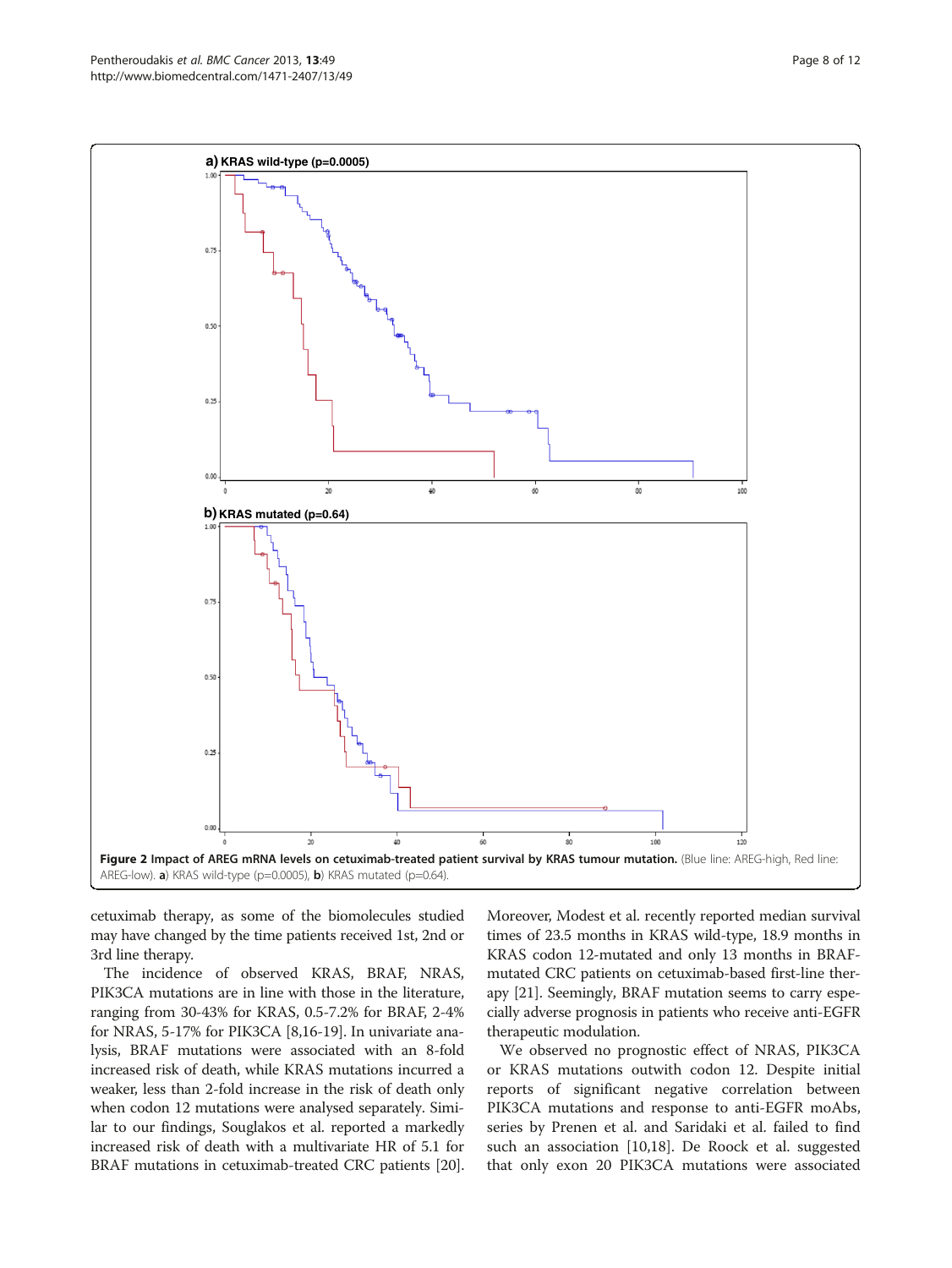<span id="page-8-0"></span>

with resistance to cetuximab therapies [[8,](#page-10-0)[22](#page-11-0)]. In our series, only 5 tumours with exon 20 PIK3CA mutations were detected. Regarding KRAS, the same group reported in a pooled dataset of 579 cetuximab-treated CRC patients that those with codon 13 KRAS mutant tumours (G13D) had better outcomes (HR for death 0.50) compared to patients with other KRAS mutant tumours [\[9](#page-10-0)]. Those findings stood in our Greek population cohort, as the median survival of our cetuximab treated patients seemed to de-escalate from 29–33 months for KRAS wild type to 28 months for the KRAS codon 13 mutated group, dropping to 19 months for the KRAS codon 12 mutated group. Although Peeters et al. recently failed to find a prognostic difference between codon 12 and codon 13 KRAS mutations in CRC patients managed with panitumumab in three randomised trials, another group from Germany did so for cetuximab [\[21,23,24](#page-11-0)]. KRAS codon 12 mutant

CRC patients reached a median survival of only 18.9 months versus 23.5 months for KRAS wild type and 26.2 months for KRAS codon 13 mutant CRC patients on first line cetuximab+CAPIRI/CAPOX. Indeed in preclinical experiments, transforming potential, RAS/GTP activation, MAPK phosphorylation and tumour growth were markedly increased in the presence of KRAS codon 12 mutations, followed in decreasing order by codon 13, 61, 117 and 146 mutations [\[25,26\]](#page-11-0). Moreover, microarray profiling of multigene expression signatures associated with KRAS mutations revealed that codon 12 mutations were linked to a gene cluster distinct from all other KRAS mutations [\[25\]](#page-11-0). Further validation of these data is warranted in order to confirm or refute the hypothesis that specific molecular characteristics of KRAS mutations are determinants of cetuximab benefit.

We observed a strong correlation of increased tumoural mRNA of AREG, EREG with clinical benefit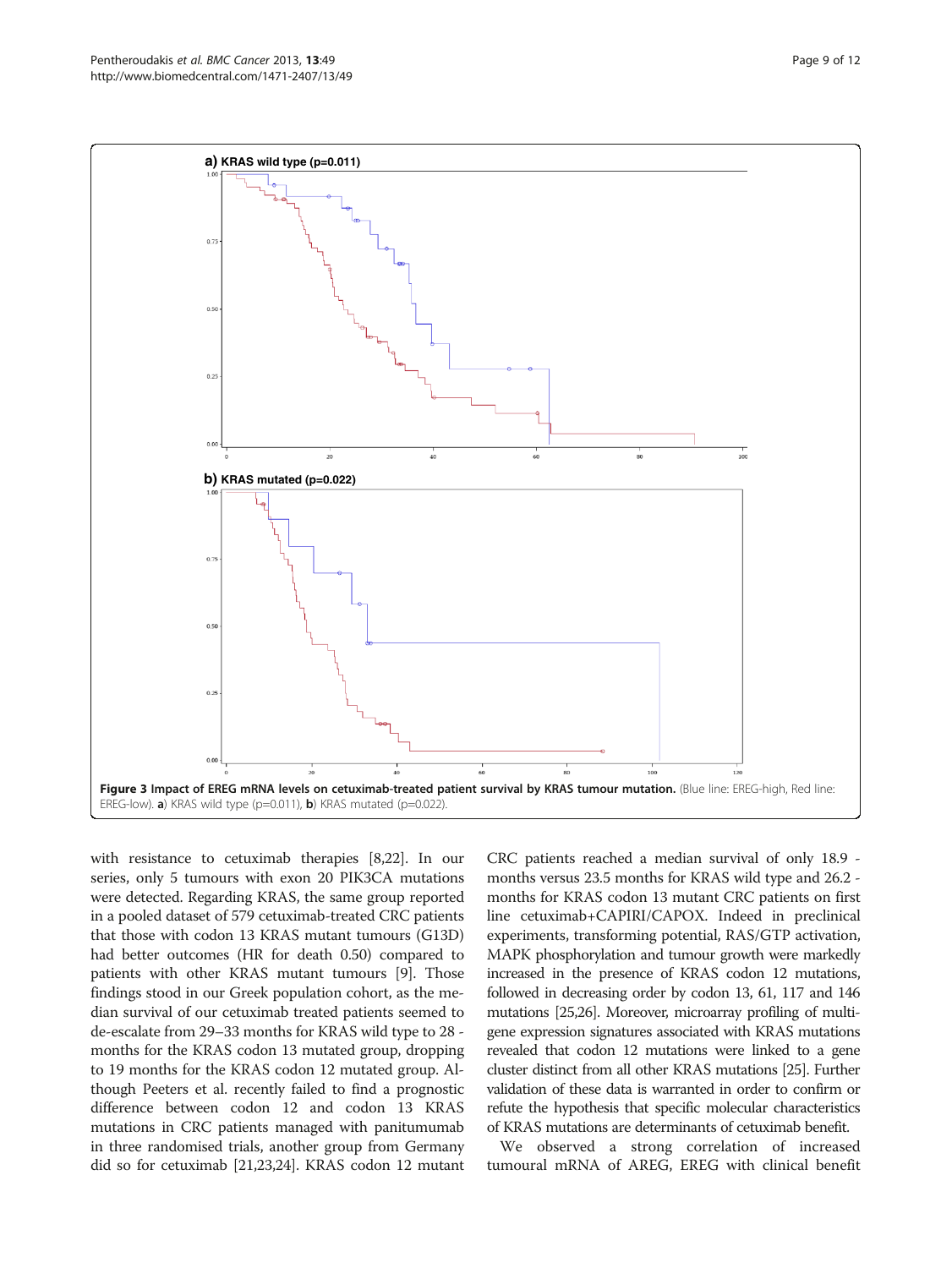<span id="page-9-0"></span>

| Table 4 Prognostic/predictive factors at multivariate |  |
|-------------------------------------------------------|--|
| analysis                                              |  |

| Survival (N=136)                        | ΗR   | 95% CI        | Wald-p  |
|-----------------------------------------|------|---------------|---------|
| Age                                     |      |               |         |
| $>$ median                              | 1.64 | 1.08-2.48     | 0.0199  |
| EPHA <sub>2</sub>                       |      |               |         |
| High vs. Low                            | 1.67 | 1.05-2.63     | 0.0287  |
| <b>EREG</b>                             |      |               |         |
| High vs. Low                            | 0.38 | $0.21 - 0.66$ | 0.0006  |
| <b>AREG/KRAS interaction</b>            | 7.98 | 2.98-21.40    | < .0001 |
| AREG high in KRAS mutant vs             |      |               |         |
| AREG high in KRAS wild type             |      |               |         |
| <b>AREG</b>                             |      |               |         |
| AREG high vs. low for KRAS wild type    | 0.17 | $0.08 - 0.34$ | < .0001 |
| AREG high vs. low for KRAS mutant       | 1.33 | $0.67 - 2.61$ | 0.4165  |
| <b>KRAS</b>                             |      |               |         |
| KRAS mutant vs. wild type for AREG high | 1.49 | $0.90 - 2.45$ | 0.1184  |
| KRAS mutant vs. wild type for AREG low  | 0.19 | $0.08 - 0.43$ | < 0001  |

from cetuximab (>50% reduction in the risk of death), in keeping with data reported by four other groups [[11,](#page-10-0)[20,27,28\]](#page-11-0). Gene expession of the two ligands, which are collocalised on chromosome 4q13.3 and produced by tumour cells in autocrine fashion, was tightly correlated and occurred more often in KRAS and BRAF wild type tumours. The correlation of low EREG/AREG expression with KRAS or BRAF mutated status could be due to the constitutive activation of the RAS/RAF/ MAPK pathway which makes activation of the EGFR pathway redundant biologically. Alternatively, it could be due to a negative feedback loop linking MAPK axis activation with suppression of the EGFR pathway.

Objective response to anti-EGFR therapy was correlated to continuous expression levels of AREG, EREG but only to categorical EREG mRNA distribution, intriguingly more strongly in KRAS mutated cases. The smooth nature of relationship between marker levels and outcome, resulting in lack of a universal cut-point applicable in all clinical situations has already been reported by Jacobs et al. [\[11](#page-10-0)]. In the presence of downstream activation of the EGFR/RAS/MAPK axis due to mutated KRAS effector, gene expression of AREG, EREG ligands would be biologically irrelevant for benefit from cetuximab. In our series this was the case for AREG, however tumour EREG mRNA retained predictive significance for survival both in KRAS wild-type as well as mutated cases, a counterintuitive finding, further supported by the predictive significance of EREG for response, even in KRAS mutant patients. AREG and EREG are not biologically identical: AREG binds EGFR only, whereas EREG binds EGFR and HER4 and leads to a prolonged state of receptor activation [\[29](#page-11-0)]. Compared to AREG, tumour EREG mRNA expession was a stronger predictor of cetuximab benefit in KRAS wild type cases in three more series [[13](#page-10-0)[,20,27\]](#page-11-0). Consequently, we may speculate that even in the presence of KRAS mutations, cetuximab binding to EGFR prevents high levels of EREG from activating HER1/HER4 heterodimers and thus abrogates signalling pathways distinct from RAS/MAPK. In fact, Baker et al. reported HER4 gene expression as one of the genes significantly associated with clinical benefit in 144 cetuximab-treated CRC patients [[28\]](#page-11-0). However, our findings should be interpreted with caution as the

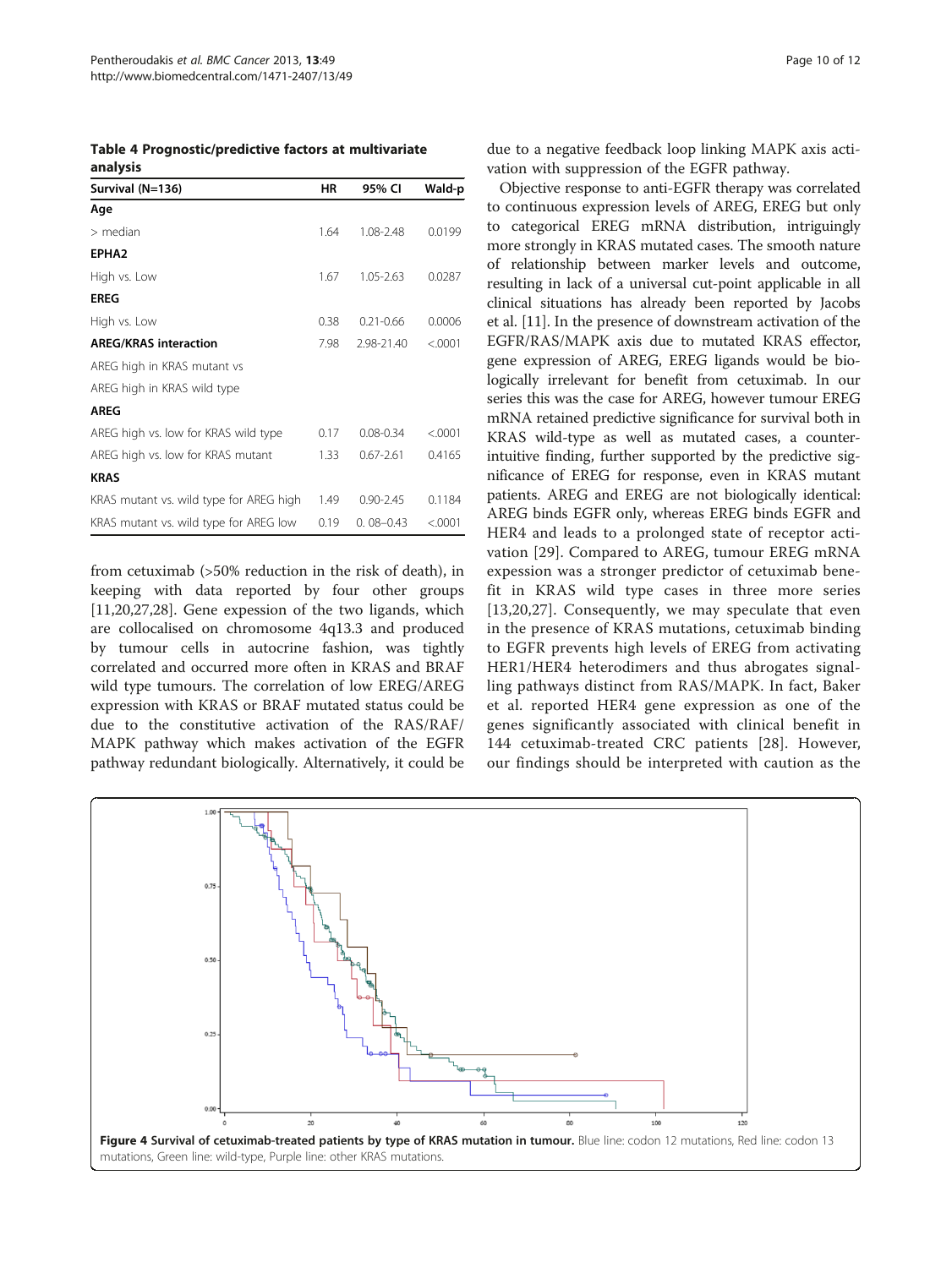<span id="page-10-0"></span>number of EREG-high, KRAS-mutant cases analysed was low (n=10) and random effects cannot be excluded.

In our cohort, the survival of cetuximab-treated patients with KRAS wild type, AREG-low CRC (median 15 months) was as poor as the survival of patients with KRAS mutant tumours (17–22 months). If this finding is confirmed in independent series, AREG expression in KRAS wild type cases would emerge as a robust biomarker of cetuximab efficacy. Baker et al. suggested the use of a 4-gene score (AREG, EREG, DUSP6, SLC26A3) for the prediction of anti-EGFR treatment benefit in KRAS wild type CRC [[28](#page-11-0)]. In the presence of low AREG and thus inactive EGFR pathway, cetuximab binding to HER dimers might elicit a paradoxical «pro-survival» cellular response via MAPK-dependent and MAPK-independent pathways, as suggested by Oliveras-Ferraros et al. [[30\]](#page-11-0). Finally, the markedly increased risk of death (8-fold) of high AREG mRNA in KRAS mutant versus KRAS wild-type CRC patients in multivariate analysis could be explained if AREG is viewed as a protein regulated by KRASdependent transcription factors: the former group includes tumours bearing KRAS mutations with a markedly pro-survival, proliferative activating effect, whereas the latter group includes KRAS wild type tumours addicted to active EGFR signalling that is amenable to abrogation by cetuximab.

# Conclusions

Our study confirms published data on the prognostic/predictive significance of BRAF, KRAS mutations and on the tumour expression of AREG, EREG mRNA in cetuximabtreated patients with colorectal cancer. Moreover, we present data suggesting a) a differential impact of noncodon 12 KRAS mutations on outcome of cetuximabtreated patients of Greek ethnic origin, b) a KRAS mutation-independent predictive significance of EREG mRNA expression, c) a strong predictive value of AREG mRNA expression in KRAS wild type patients. These findings warrant independent validation.

#### Competing interests

The authors declare that they have no competing interests.

#### Authors' contributions

GP: Conceived of the study and drafted the manuscript. VK: Carried out the molecular genetic studies. WDR, ST: Carried out the mutational testing. GK: Performed the statistical analysis. DT: Reviewed histologically the tumour samples. PP, TM, DP, IX, JS, GK, ACT, ER, EG, DB, IE, IB, DP, NP, GF: Participated in the design and coordination of the study. All authors read and approved the final manuscript.

#### Author details

<sup>1</sup>Department of Medical Oncology, Ioannina University Hospital, Ioannina, Greece. <sup>2</sup>Department of Pathology, Aristotle University of Thessaloniki School of Medicine, Thessaloniki, Greece. <sup>3</sup> Laboratory of Molecular Oncology, Hellenic Foundation for Cancer Research, Aristotle University of Thessaloniki School of Medicine, Thessaloniki, Greece. <sup>4</sup>Department of Oncology, Ziekenhuis Oost-Limburg, Genk, Belgium. <sup>5</sup>Health Data Specialists Ltd, Athens, Greece. <sup>6</sup>Department of Medical Oncology, "Hippokration" Hospital,

Athens, Greece. <sup>7</sup> Division of Oncology, Department of Medicine, University Hospital, University of Patras Medical School, Patras, Greece. <sup>8</sup>Bank of Cyprus Oncology Center, Nicosia, Cyprus. <sup>9</sup>Department of Medical Oncology, "Papageorgiou" Hospital, Aristotle University of Thessaloniki School of Medicine, Thessaloniki, Greece. 10Third Department of Medical Oncology, "Agii Anargiri" Cancer Hospital, Athens, Greece. 11Department of Pathology, Ippokration Hospital, Athens, Greece. 12Department of Pathology, University Hospital, University of Patras Medical School, Patras, Greece. <sup>13</sup>Third Department of Medical Oncology, "Hygeia" Hospital, Athens, Greece.<br><sup>14</sup>Second Department of Medical Oncology, "Metropolitan" Hospital, Piraeus, Greece. 15First Department of Medical Oncology, "Metropolitan" Hospital, Piraeus, Greece. <sup>16</sup>Department of Pathology, "Papageorgiou" Hospital, Thessaloniki, Greece. <sup>17</sup>Oncology Department, General Hospital of Chania, Crete, Greece. <sup>18</sup>Oncology Section, Second Department of Internal Medicine, "Hippokration" Hospital, Athens, Greece.

#### Received: 1 September 2012 Accepted: 30 January 2013 Published: 2 February 2013

#### References

- 1. Jemal A, Siegel R, Ward E, et al: Cancer Statistics, 2009. CA Cancer J Clin 2009, 59:225–249.
- 2. Siena S, Sartore-Bianchi A, Di Nicolantonio F, et al: Biomarkers Predicting Clinical Outcome of Epidermal Growth Factor Receptor-Targeted Therapy in Metastatic Colorectal Cancer. J Natl Cancer Inst 2009, 101:1308–1324.
- 3. Linardou H, Briasoulis E, Dahabreh II, et al: All about KRAS for clinical oncology practice: gene profile, clinical implications and laboratory recommendations for somatic mutational testing in colorectal cancer. Cancer Treat Rev 2011, 37:221–233.
- 4. Scheffzek K, Ahmadian MR, Kabsch W, et al: The Ras-RasGAP complex: structural basis for GTPase activation and its loss in oncogenic Ras mutants. Science 1997, 277:333–338.
- 5. Amado RG, Wolf M, Peeters M, et al: Wild-type KRAS is required for panitumumab efficacy in patients with metastatic colorectal cancer. J Clin Oncol 2008, 26:1626–1634.
- 6. Van Cutsem E, Kohne CH, Hitre E, et al: Cetuximab and chemotherapy as initial treatment for metastatic colorectal cancer. N Engl J Med 2009, 360:1408–1417.
- 7. Van Cutsem E, Kohne CH, Lang I, et al: Cetuximab plus irinotecan, fluorouracil, and leucovorin as first-line treatment for metastatic colorectal cancer: updated analysis of overall survival according to tumor KRAS and BRAF mutation status. J Clin Oncol 2011, 29:2011-2019.
- 8. De Roock W, Claes B, Bernasconi D, et al: Effects of KRAS, BRAF, NRAS, and PIK3CA mutations on the efficacy of cetuximab plus chemotherapy in chemotherapy-refractory metastatic colorectal cancer: a retrospective consortium analysis. Lancet Oncol 2010, 11:753–762.
- 9. De Roock W, Jonker DJ, Di Nicolantonio F, et al: Association of KRAS p.G13D mutation with outcome in patients with chemotherapy-refractory metastatic colorectal cancer treated with cetuximab. JAMA 2010, 304:1812–1820.
- 10. De Roock W, Piessevaux H, De Schutter J, et al: KRAS wild-type state predicts survival and is associated to early radiological response in metastatic colorectal cancer treated with cetuximab. Ann Oncol 2008, 19:508–515.
- 11. Jacobs B, De Roock W, Piessevaux H, et al: Amphiregulin and epiregulin mRNA expression in primary tumors predicts outcome in metastatic colorectal cancer treated with cetuximab. J Clin Oncol 2009, 27:5068-5074.
- 12. Sanchez-Navarro I, Gamez-Pozo A, Gonzalez-Baron M, et al: Comparison of gene expression profiling by reverse transcription quantitative PCR between fresh frozen and formalin-fixed, paraffin-embedded breast cancer tissues. Biotechniques 2010, 48:389–397.
- 13. Koutras AK, Kalogeras KT, Dimopoulos MA, et al: Evaluation of the prognostic and predictive value of HER family mRNA expression in highrisk early breast cancer: a Hellenic Cooperative Oncology Group (HeCOG) study. Br J Cancer 2008, 99:1775–1785.
- 14. Nishino M, Jagannathan JP, Ramaiya NH, Van den Abbeele AD, Revised RECIST: guideline version 1.1: What oncologists want to know and what radiologists need to know. AJR Am J Roentgenol 2010, 195:281–289.
- 15. Miller R, Siegmund D: Maximally Selected Chi-Square Statistics. Biometrics 1982, 38:1011–1016.
- 16. Sartore-Bianchi A, Martini M, Molinari F, et al: PIK3CA Mutations in Colorectal Cancer Are Associated with Clinical Resistance to EGFR-Targeted Monoclonal Antibodies. Cancer Res 2009, 69:1851–1857.